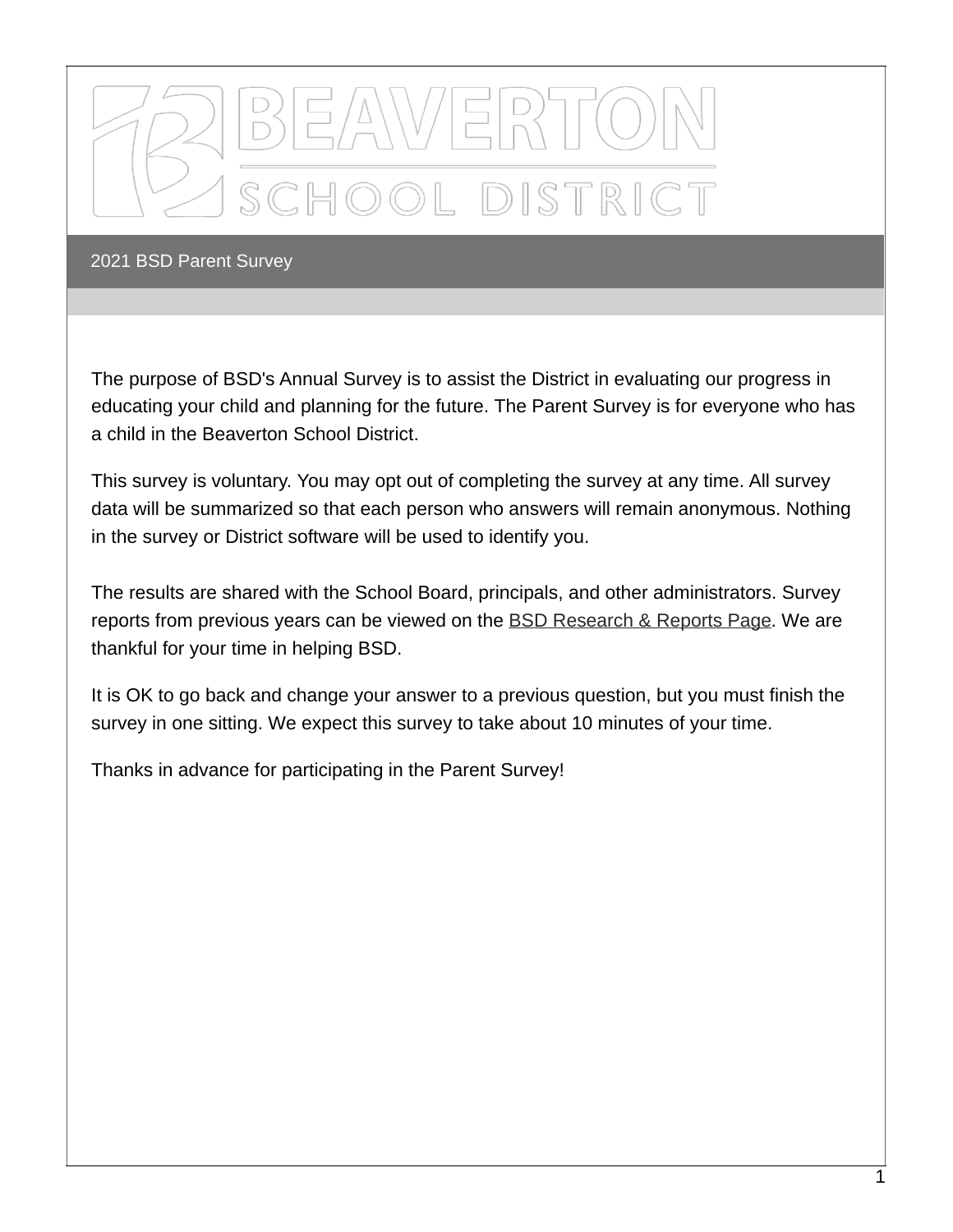| BEAWERTO)         |
|-------------------|
| A SCHOOL DISTRICT |

- 1. I feel my voice is heard in important decisions at the District level.
	- Strongly agree
	- Agree
	- Disagree
	- Strongly disagree
- 2. What is your preferred communication method from the District?
	- BSD Weekly  $\bigcirc$
	- BSD website
	- Social media
	- Other (please specify)

3. There are many ways in which the District communicates with parents (BSD Weekly, social media, etc.). Do you have any suggestions for improving communication with the District? (Optional)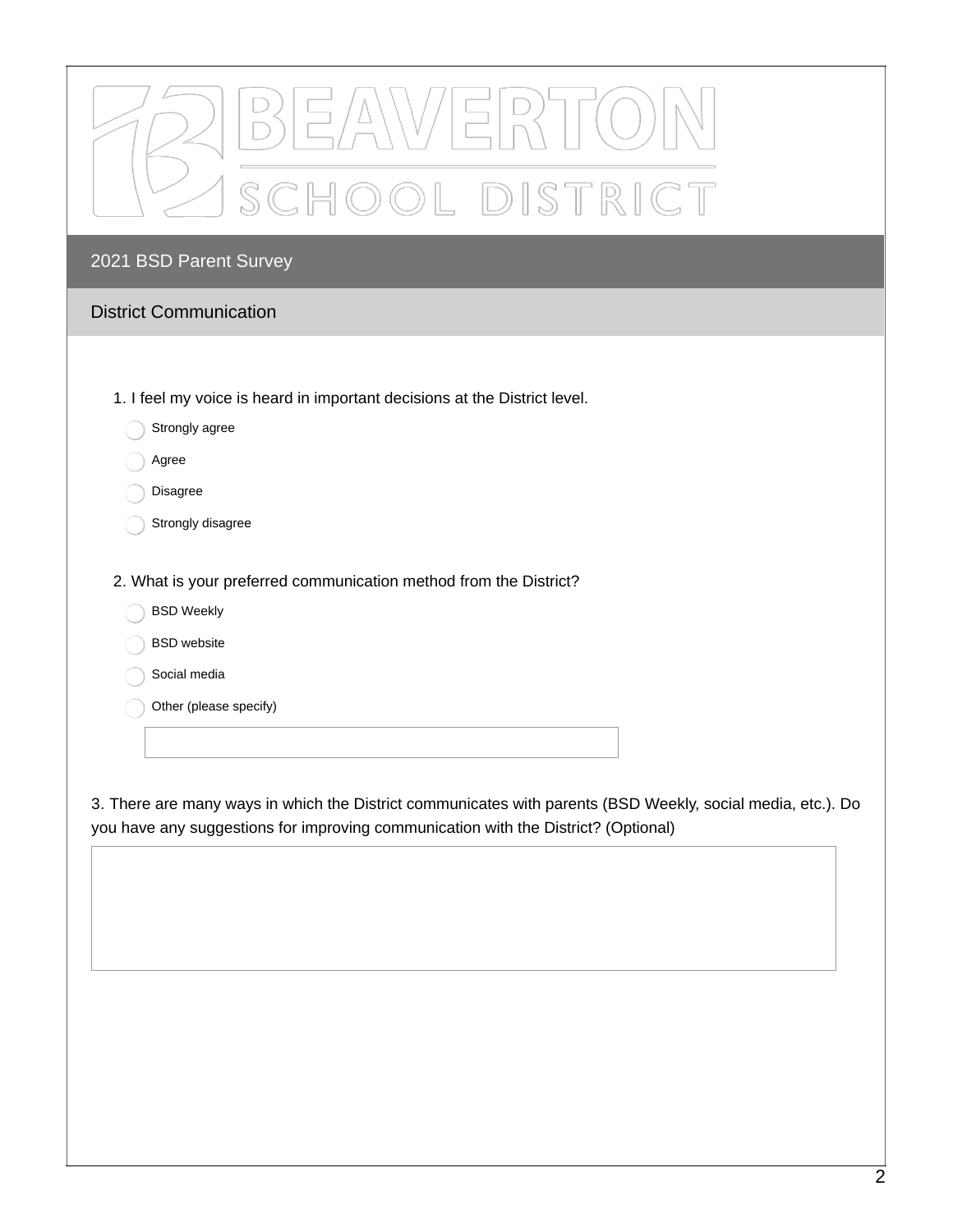

Please take the survey considering only one child. You may take the survey again if you have children **attending more than one school.**

 $\hat{\mathbf{z}}$ 

\* 4. What school does your child attend?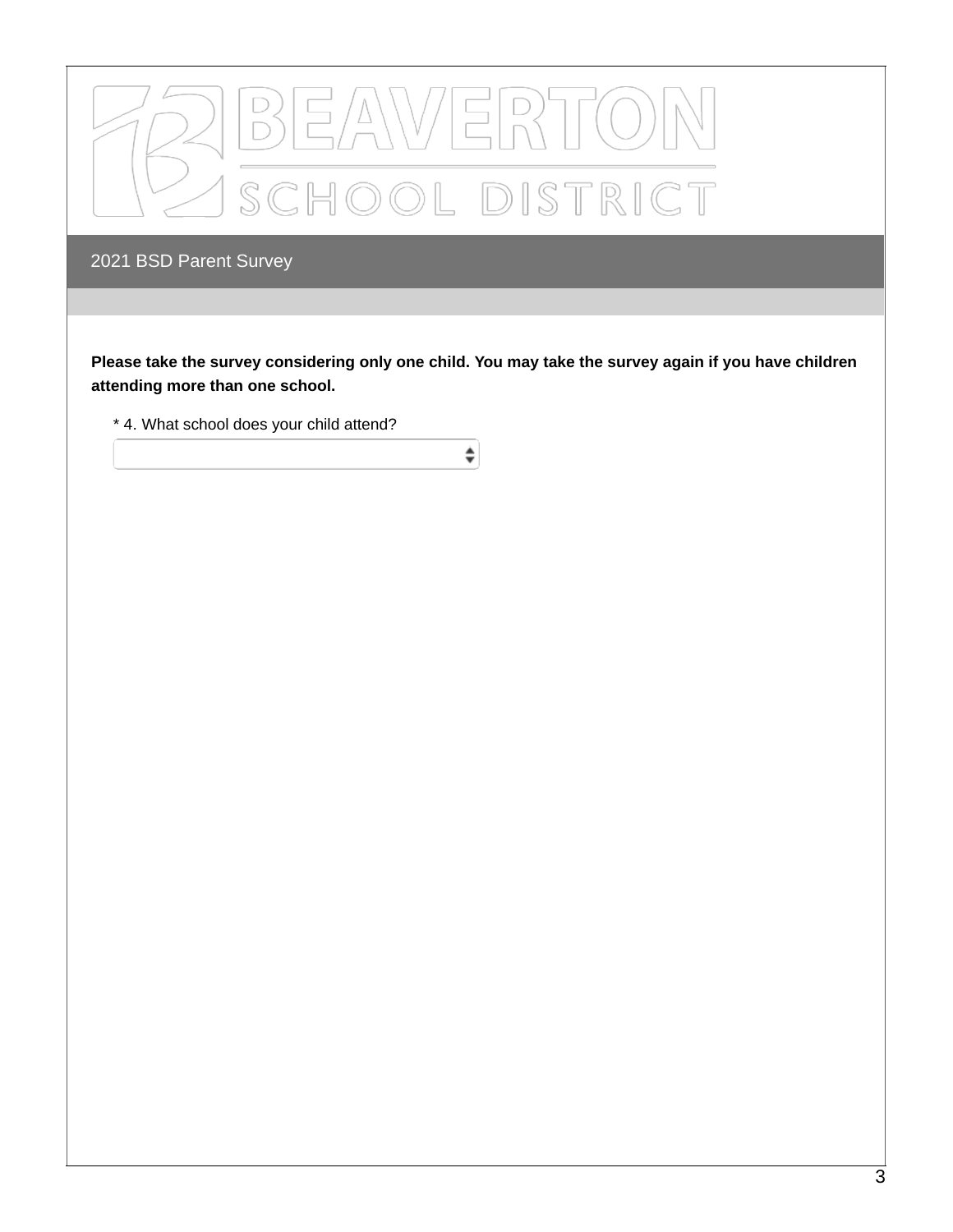

#### 5. Do you agree or disagree?

|                                                                                   | Strongly agree | Agree | <b>Disagree</b> | Strongly disagree |
|-----------------------------------------------------------------------------------|----------------|-------|-----------------|-------------------|
| I feel welcome and accepted at my child's school.                                 |                |       |                 |                   |
| I feel valued as an active partner in my child's<br>education.                    |                |       |                 |                   |
| Teachers work closely with me to meet my child's<br>needs.                        |                |       |                 |                   |
| My home culture and home language are valued by<br>the school.                    |                |       |                 |                   |
| This school provides opportunities to strengthen my<br>child's cultural identity. |                |       |                 |                   |

## 6. I feel confident in my ability to:

|                                                                 | Strongly agree | Agree | <b>Disagree</b> | Strongly disagree |
|-----------------------------------------------------------------|----------------|-------|-----------------|-------------------|
| support my child's learning at home.                            |                |       |                 |                   |
| make sure my child's school meets my child's<br>learning needs. |                |       |                 |                   |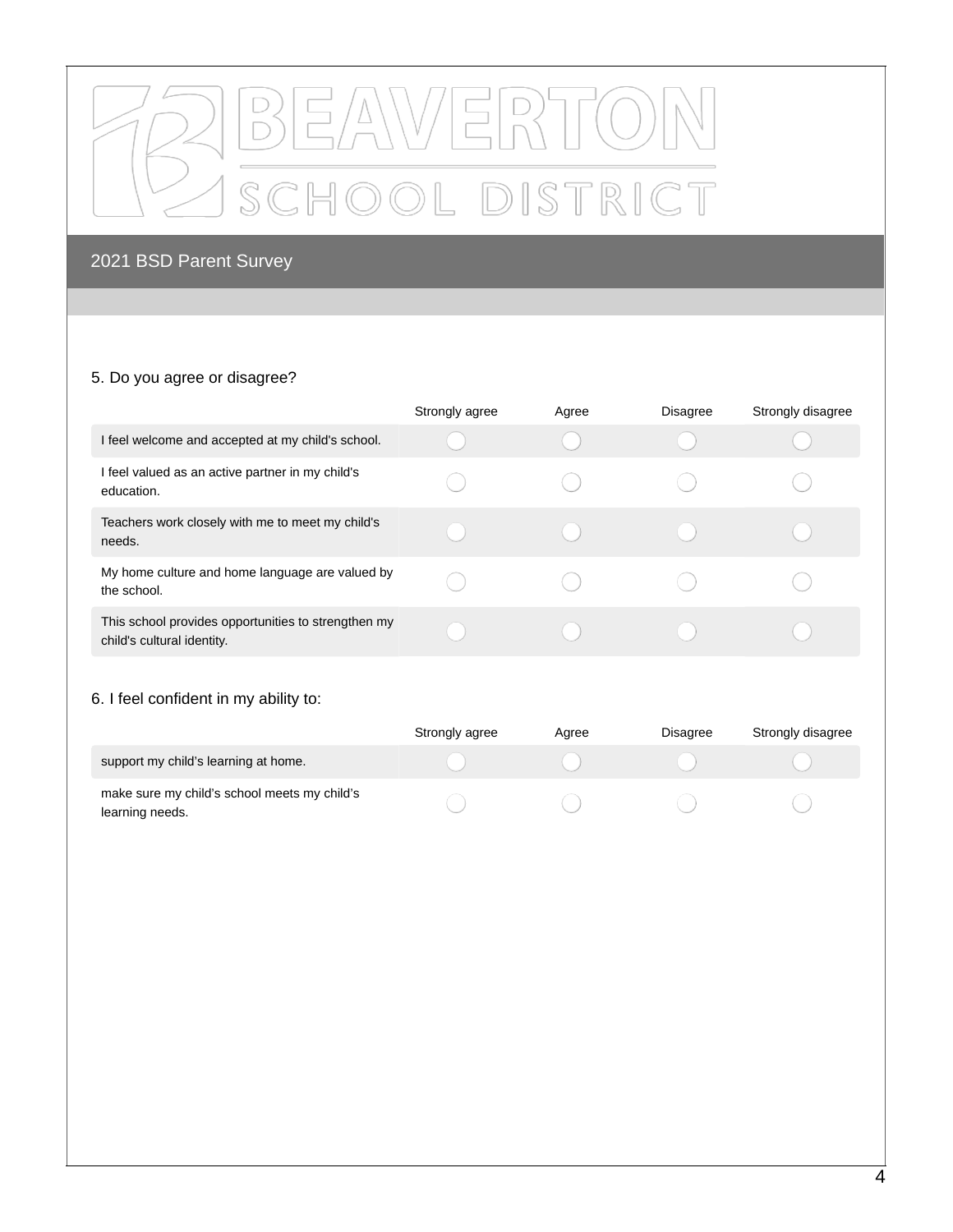

### Communication

#### 7. Please help us improve by answering these questions.

|                                                                                                                        | Strongly agree | Agree | <b>Disagree</b> | Strongly disagree |
|------------------------------------------------------------------------------------------------------------------------|----------------|-------|-----------------|-------------------|
| I feel well-informed about what's going<br>on in general at my child's school.                                         |                |       |                 |                   |
| receive adequate communication<br>from my child's teacher(s) about my<br>child's academic achievement and<br>progress. |                |       |                 |                   |
| I feel that my voice is heard in<br>important decisions at my child's<br>school.                                       |                |       |                 |                   |

#### 8. Please help us improve by answering these questions.

|                                                                                      | Strongly agree | Agree | <b>Disagree</b> | Strongly disagree | l don't know |
|--------------------------------------------------------------------------------------|----------------|-------|-----------------|-------------------|--------------|
| The school encourages feedback from<br>parents and the community.                    |                |       |                 |                   |              |
| Staff at this school work hard to build<br>trusting relationships with families.     |                |       |                 |                   |              |
| Staff at this school really try to<br>understand families' problems and<br>concerns. |                |       |                 |                   |              |

#### 9. Do you have any suggestions for improving communication with your child's school? (Optional)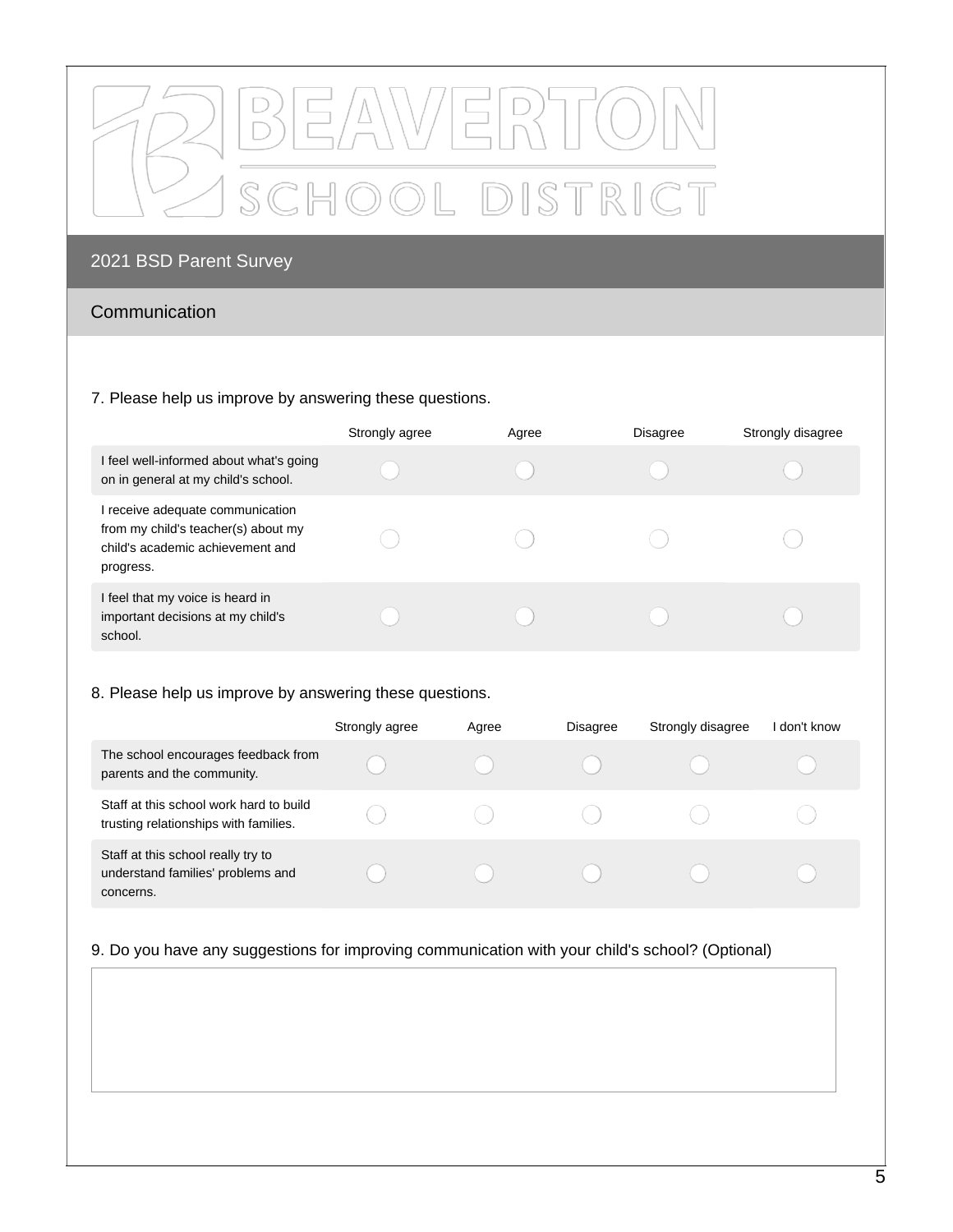

**One reason students sometimes don't feel safe is that they get bullied by other students.**

**Bullying is unwanted, aggressive behavior among students that involves a real or perceived power imbalance. The behavior is repeated, or has the potential to be repeated, over time. Bullying includes actions such as making threats, spreading rumors, attacking someone physically or verbally, and excluding someone from a group on purpose.**

**Adapted from StopBullying.gov https://www.stopbullying.gov/what-is-bullying/definition/**

10. My child has been bullied online (for example on Twitter, Instagram, Snapchat, or gaming, etc.) this year.

- A lot
- A little

Not at all

Don't know

11. All students should feel safe at school and in their communities. SafeOregon gives students, parents, schools and their communities a way to report safety threats or potential acts of violence. Are you aware of SafeOregon?

 $Yes$  No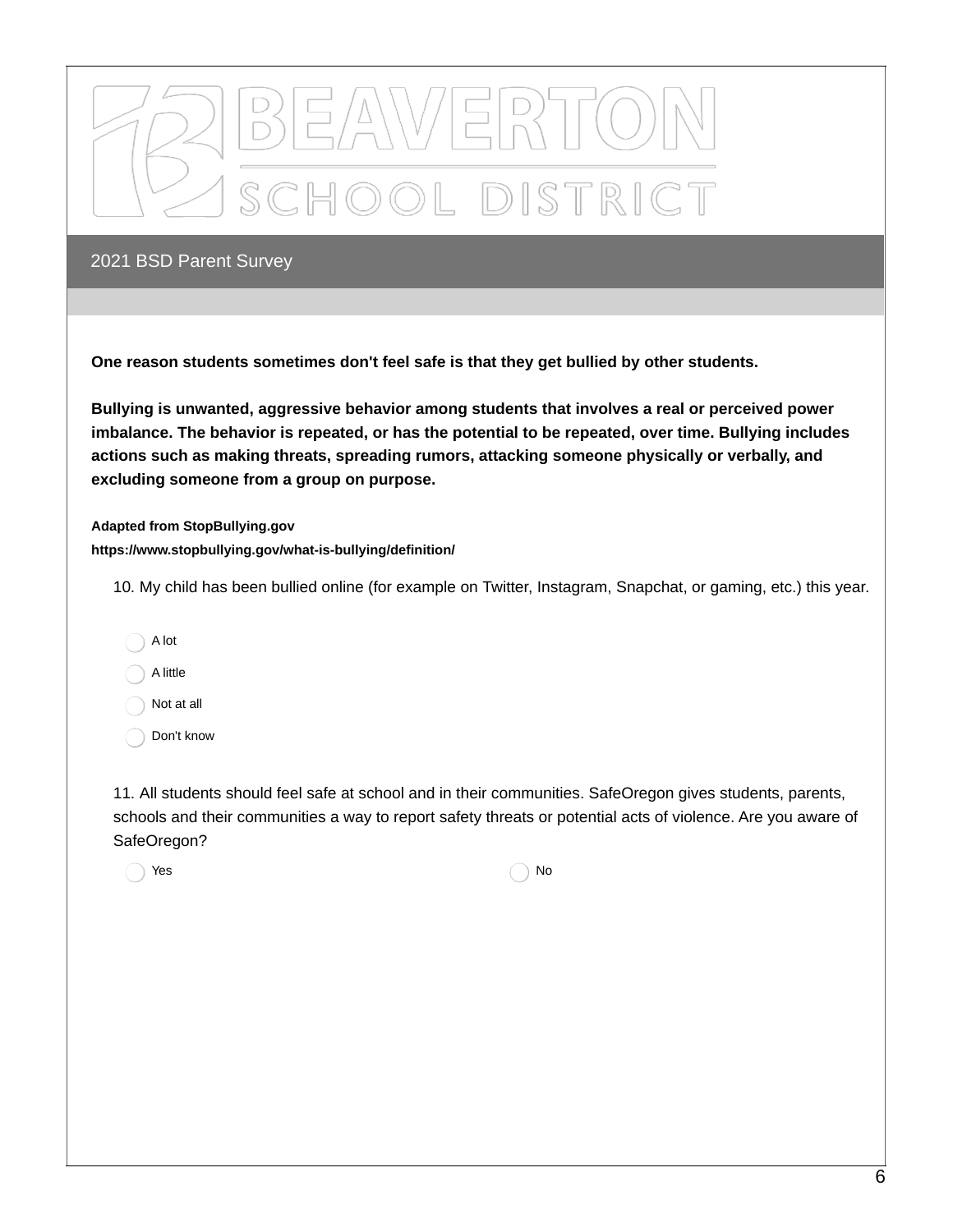| OOL DISTRICT<br>SC                                                                                                                                                             |
|--------------------------------------------------------------------------------------------------------------------------------------------------------------------------------|
| 2021 BSD Parent Survey                                                                                                                                                         |
|                                                                                                                                                                                |
| 12. How often does your child read at home? (Include both assigned readings and choice readings.)<br>Every night                                                               |
| Most nights                                                                                                                                                                    |
| Some nights                                                                                                                                                                    |
| Rarely<br>Never                                                                                                                                                                |
| 13. I have conversations with my child about what his or her class is learning in school.<br>Almost all the time<br>Frequently<br>Sometimes<br>Once in a while<br>Almost never |
| 14. My child's school values the diversity of children's backgrounds.                                                                                                          |
| A tremendous amount                                                                                                                                                            |
| Quite a bit                                                                                                                                                                    |
| Some                                                                                                                                                                           |
| A little bit                                                                                                                                                                   |
| Not at all                                                                                                                                                                     |
| Don't know                                                                                                                                                                     |
|                                                                                                                                                                                |
|                                                                                                                                                                                |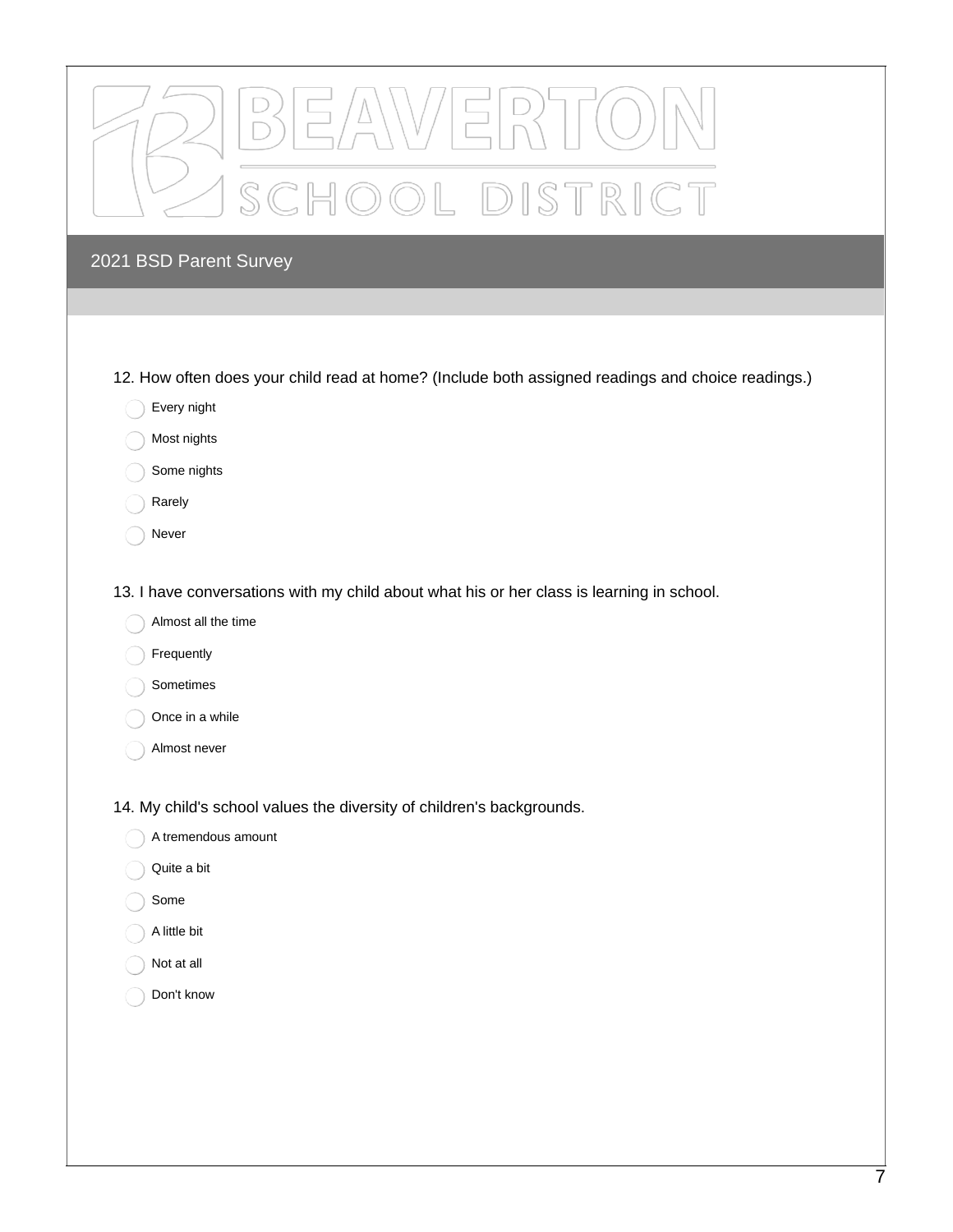|  |  |  |  |  |  |  |  | 15. My child's school instructs students how to use technology responsibly. |
|--|--|--|--|--|--|--|--|-----------------------------------------------------------------------------|
|--|--|--|--|--|--|--|--|-----------------------------------------------------------------------------|

Strongly Agree

Agree

- Disagree
- Strongly Disagree
- Don't Know

16. My child's school is preparing him or her for the next school year.

- Extremely well
- Quite well
- Fairly well
- Mildly well
- Not well at all
- Don't know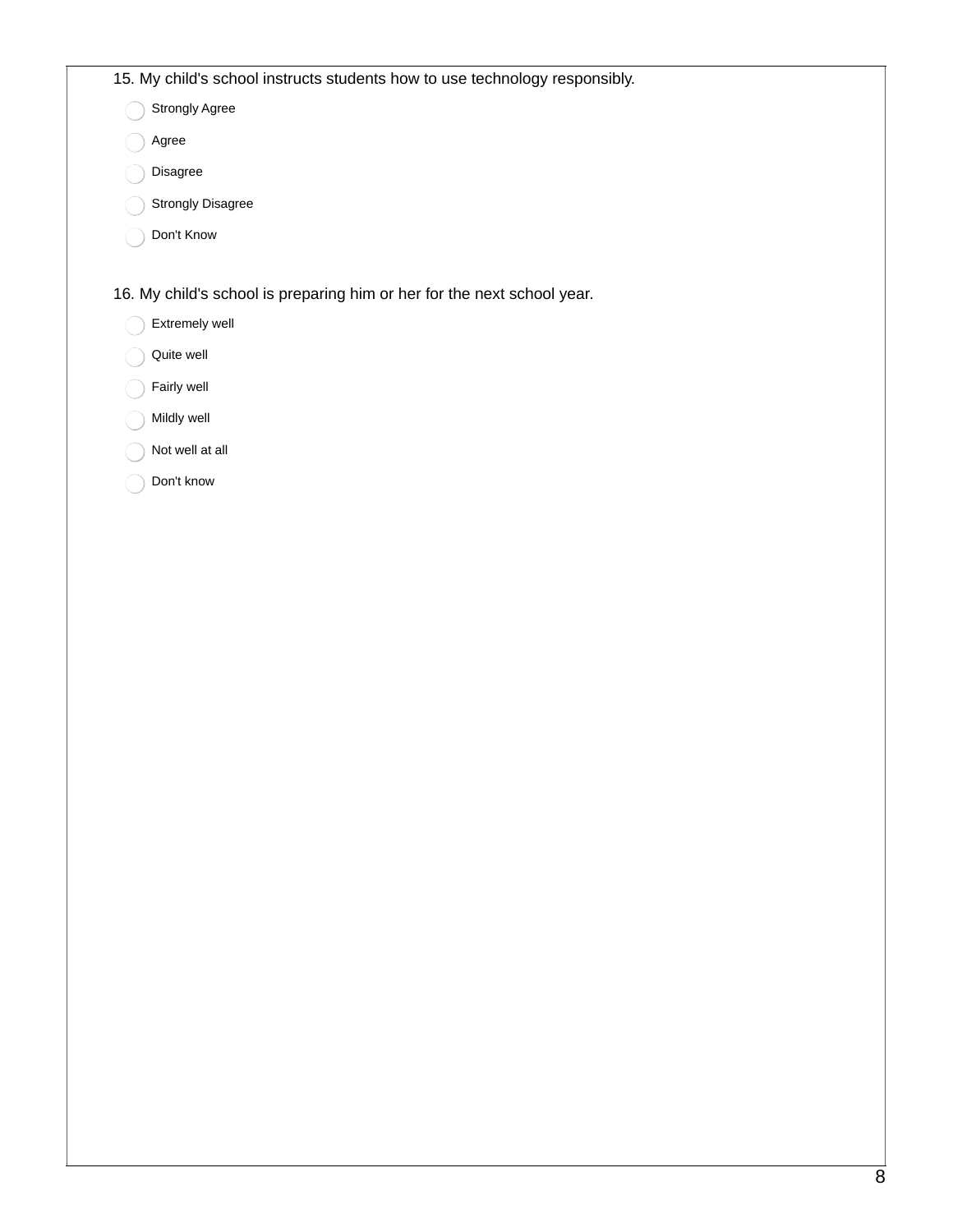| BEAWERTON        |
|------------------|
| ASCHOOL DISTRICT |

17. Overall, what grade would you give your child's school?

 $\begin{array}{ccc} \bigcirc A & \bigcirc B & \bigcirc C & \bigcirc D & \bigcirc F \end{array}$ 

18. What is your child's school doing well? (Optional)

19. What recommendations do you have for improving your child's education at their school? (Optional)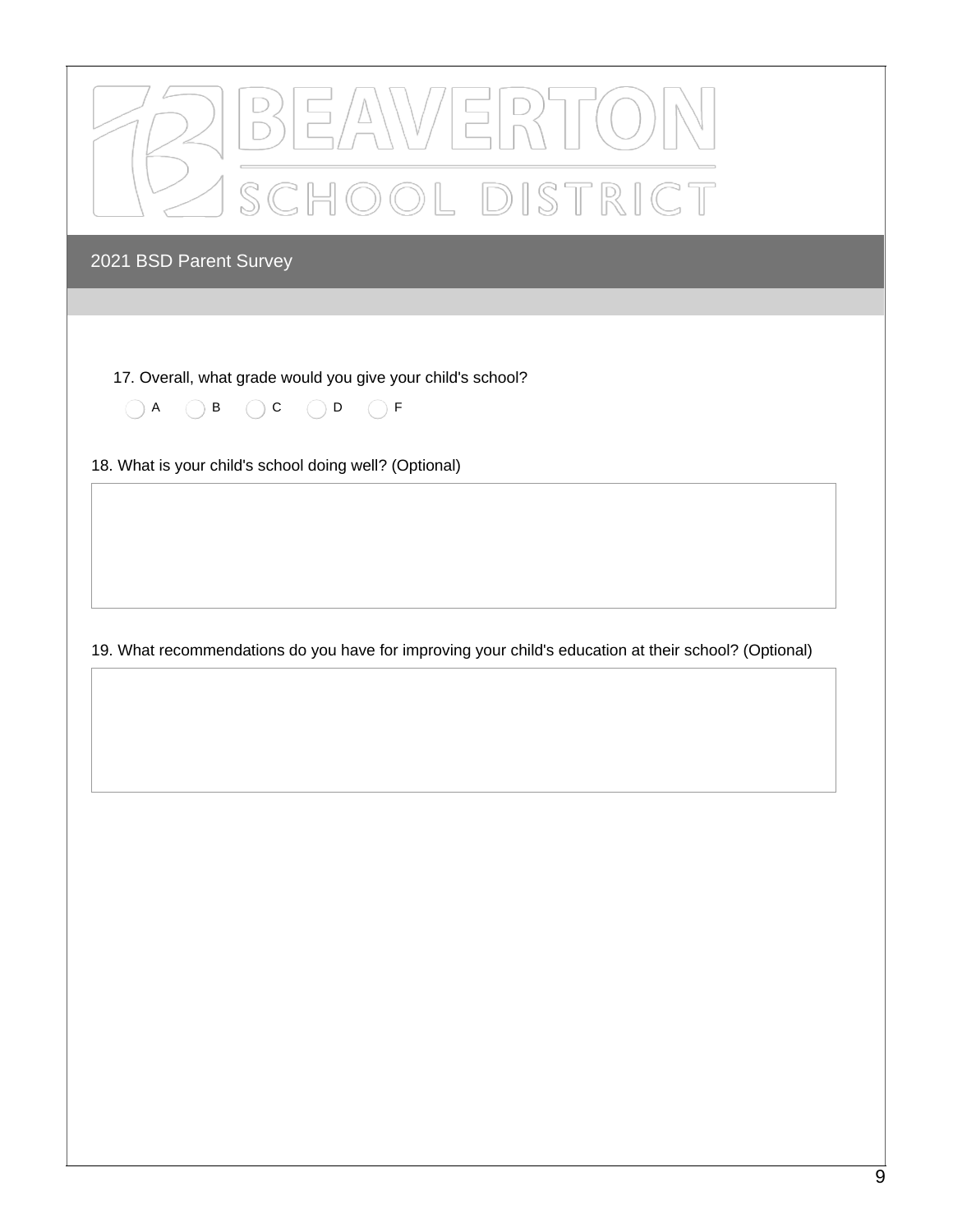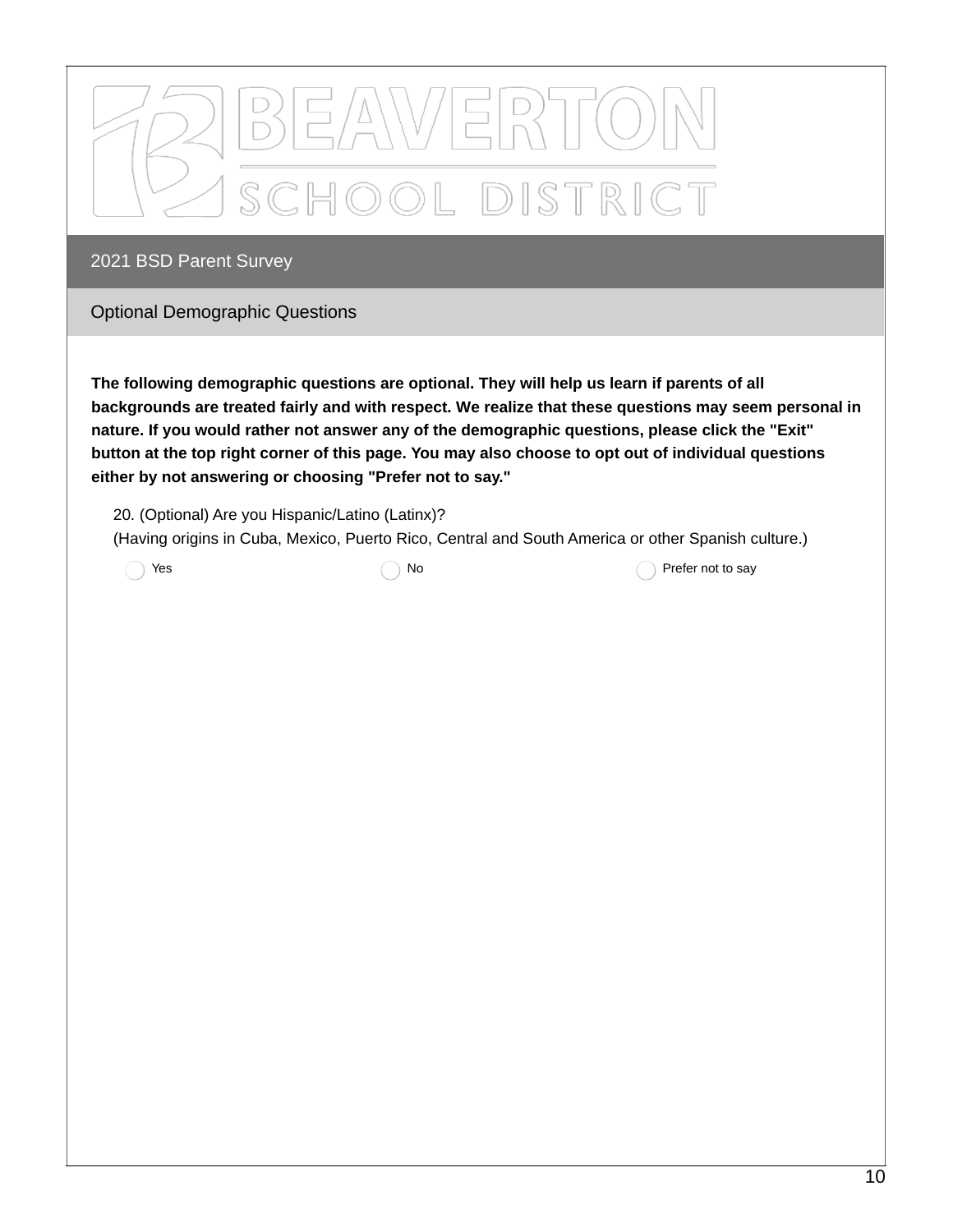| DISTRICT                                                                                                                                                                                                                                                                                                                                                                                                                                                                    |  |  |  |  |  |
|-----------------------------------------------------------------------------------------------------------------------------------------------------------------------------------------------------------------------------------------------------------------------------------------------------------------------------------------------------------------------------------------------------------------------------------------------------------------------------|--|--|--|--|--|
| 2021 BSD Parent Survey                                                                                                                                                                                                                                                                                                                                                                                                                                                      |  |  |  |  |  |
| Demographics                                                                                                                                                                                                                                                                                                                                                                                                                                                                |  |  |  |  |  |
| The following demographic questions are optional. They will help us learn if parents of all<br>backgrounds are treated fairly and with respect. We realize that these questions may seem personal in<br>nature. If you would rather not answer any of the demographic questions, please click the "Exit"<br>button at the top right corner of this page. You may also choose to opt out of individual questions<br>either by not answering or choosing "Prefer not to say." |  |  |  |  |  |
|                                                                                                                                                                                                                                                                                                                                                                                                                                                                             |  |  |  |  |  |
| 21. (Optional) How do you identify your race? (Mark all that apply)                                                                                                                                                                                                                                                                                                                                                                                                         |  |  |  |  |  |
| Asian: Having origins in the Far East, Southeast Asia or the Indian subcontinent, including Cambodia, China, India, Japan,<br>Korea, Malaysia, Pakistan, the Philippine Islands, Thailand and Vietnam.                                                                                                                                                                                                                                                                      |  |  |  |  |  |
| Black/African American: Having origins in any of the black racial groups of Africa.                                                                                                                                                                                                                                                                                                                                                                                         |  |  |  |  |  |
| Native American/Alaska Native: Having origins in any of the original peoples of North America and who maintains tribal affiliation<br>or community attachment.                                                                                                                                                                                                                                                                                                              |  |  |  |  |  |

White: Having origins in any of the original peoples of Europe, the Middle East, or North Africa.

Prefer not to say

Other (please specify)